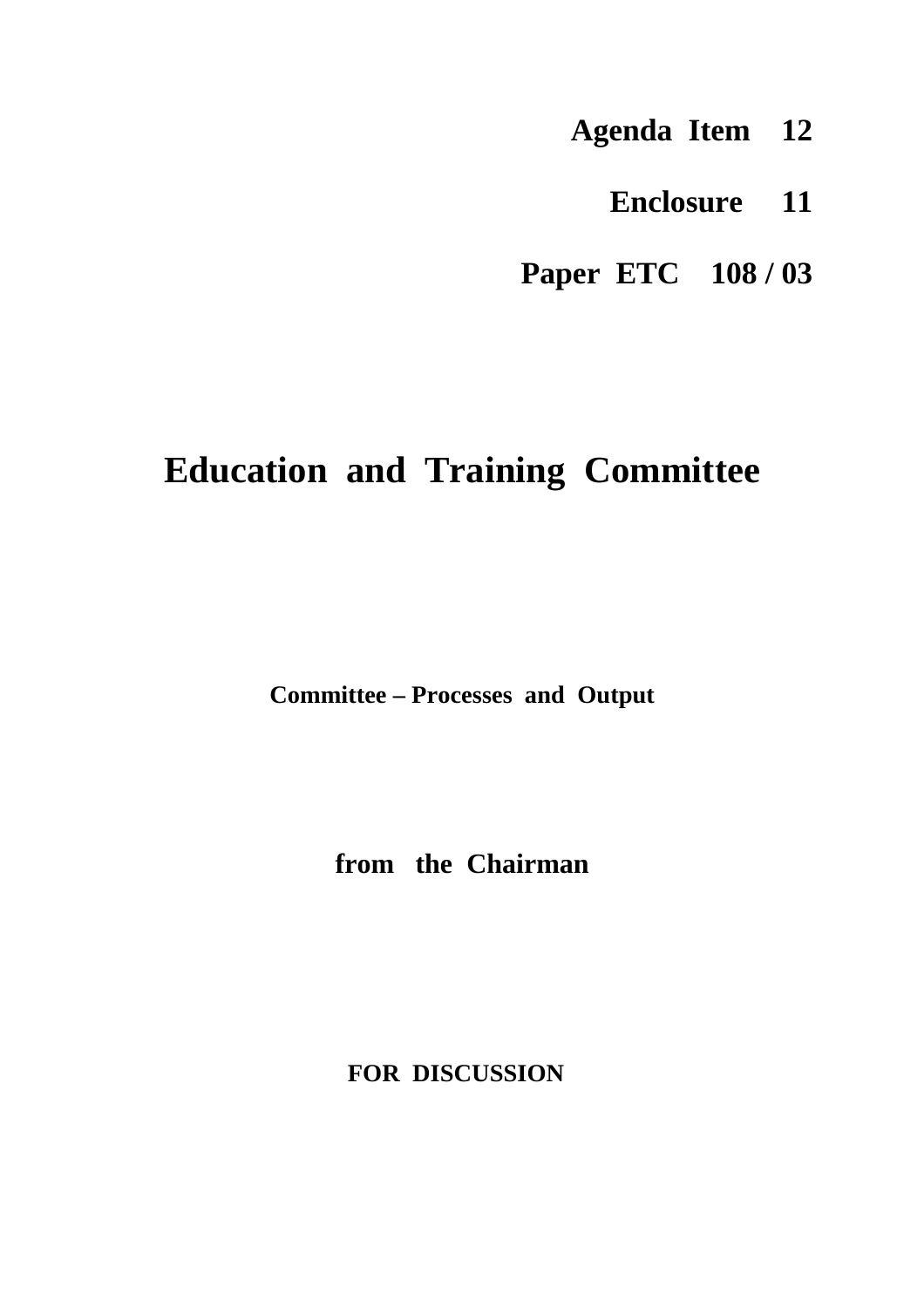# **Committee – Process and Output**

# **Executive Summary**

The Chief Executive has asked Committees to review their processes and the quality of their outputs and produce a report. The report will " identify firstly, what went right, secondly what went wrong, and lastly lessons that should be learnt ".

Attached is the Chairman's suggested report for discussion and for change or addition (to the Secretary).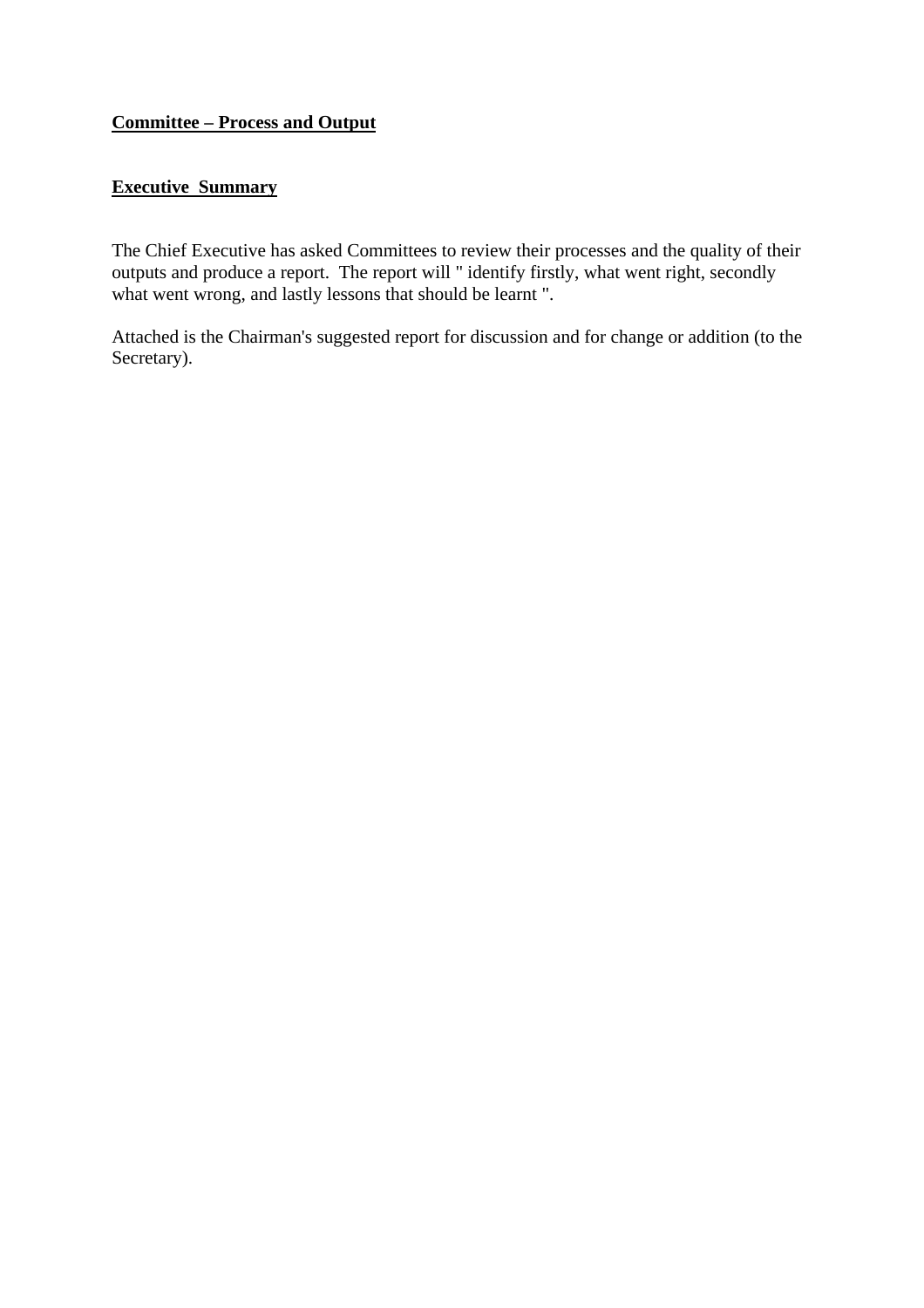# **Review of the Education and Training Committee : Process & Outputs**

This report is for the first transitional period – with the Committee in its present form – to September 2003. The main items the Committee has been involved with are :

- set-up work and preparation for the Rules,
- participation in the consultation and consultation feedback processes,
- devising new Standards, requirement, criteria and procedures,
- publications, and
- approvals and continued approvals of programmes, institutions, and qualifications.
- 1. **Tasks**

#### **Task Achieved**

Twelve meetings of the Committee held,

Standards of Proficiency,

Interim approval arrangements,

Seventy-five approvals and re-approvals of programmes under the PSM Act, Forty meetings of advisory bodies held,

Engagement with the Department of Health, Quality Assurance Agency, and Nursing and Midwifery Council's " Partnership Working Arrangements " meetings and " roadshows ",

Admission requirements to approved programmes,

- \* Criteria for grandparenting and international applicants' assessment,<br>
\* Tests of Competence and for Knowledge of English
- Tests of Competence and for Knowledge of English., Representing and promoting HPC and the Committee at conferences, meetings, seminars, etc, and Setting up three Professional Liaison Groups (PLG) to take the work forward.

## **Tasks in Progress**

Standards of Education and Training

- \* Return to practice and re-admission criteria,<br>Requirements for 5 + year old approved qual-
- Requirements for  $5 +$  year old approved qualifications, CPD consultation, Brochures and Operating Manuals, and Long term approvals procedures.

\* Lead with Registration Committee to make recommendations

## 2. **Meetings / Attendance**

The intensity of business in the " first transitional period ", combined with the quorum being set at half the members, did cause the Committee problems. This is accepted as a temporary difficulty, but the Committee does need to remain very focused on its business and on the value of its members' time (see 8 below).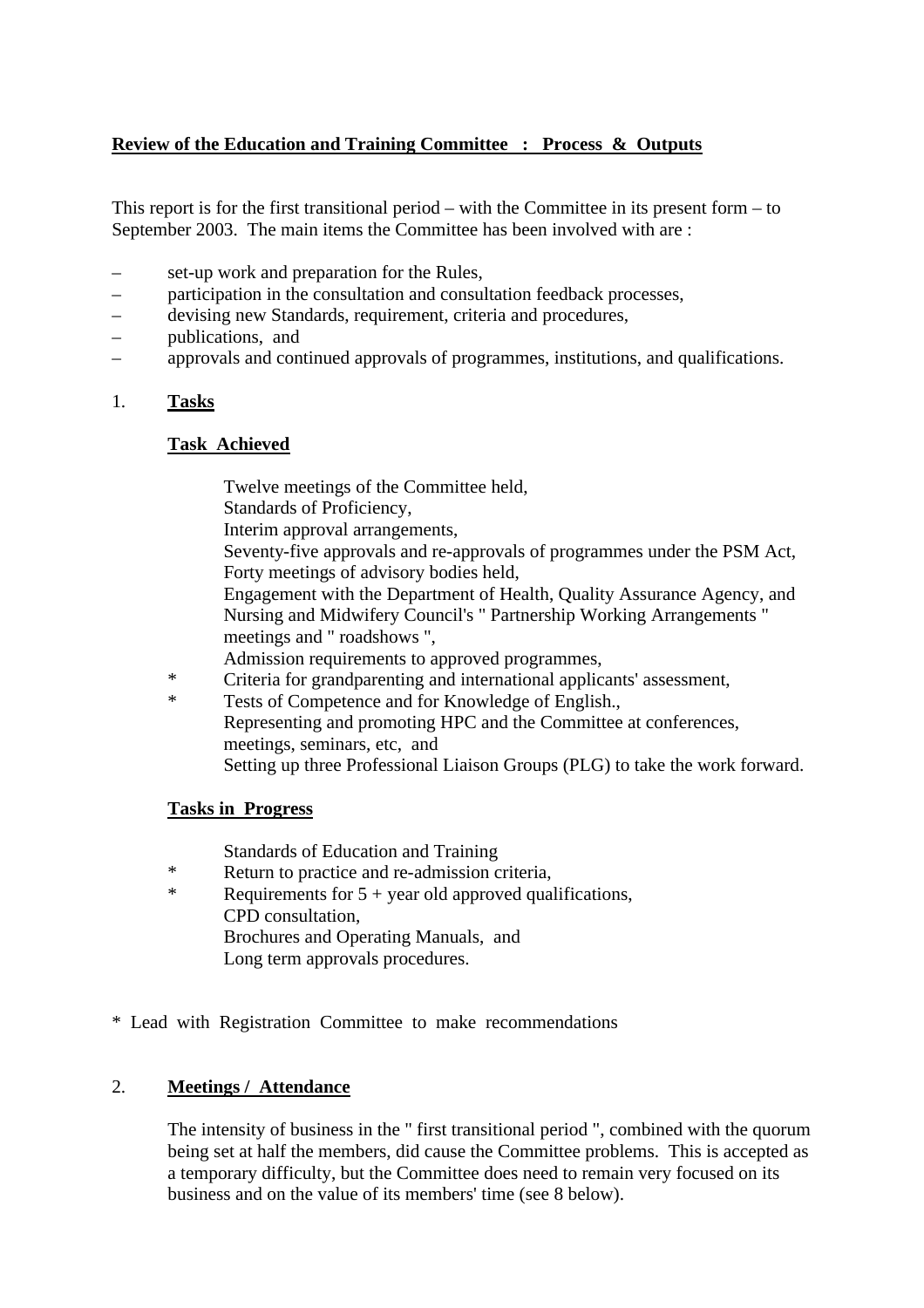## 3. **UK –wide Perspective**

The Committee has managed to retain a UK-wide focus, despite the preponderance of in-put from English policies and documents. The other three countries' members have contributed valuable cohesion and perspective to the Committee. The Committee has established an excellent working relationship with Health Professions Wales. These are real achievements to be sustained.

#### 4. **Moving to new Standards and Processes**

This was the largest part of the Committee's work and the part which caused the Committee the most difficulty. There was a learning curve, probably still not completed, in moving away from the PSM Act and its ethos to the HPC's requirements. This was particularly the case in Standards of Proficiency where it felt as if standards had to be set ever lower and ever more separate from best practice and – especially to the professional bodies – professional development. This caused concern and tensions until the full implications of the Order were better understood.

The main lesson to be learnt here is not to underestimate the scale of the issues – or the level of detail in them – raised by a fundamental change in the philosophy of regulation. Some of the training and advice the Committee received seemed to be inconsistent and not always in the best sequence. (An example of this is that the Human Rights Act (HRA) briefings for Panel and Assessor training in summer 2003 seemed much more focused than the more general DH HRA briefing to the Shadow Council more than two years earlier). It may be that the sheer level of unknown factors would always create such an impression. It is also unlikely that such a major change in ethos of regulation will recur in the working life of current members and staff at HPC. Should another statute be enacted in the future with fundamental implications for regulation (perhaps emanating from Europe ?) then the Committee would benefit from much more intensive initial briefing).

All this said, the Committee is all too aware of not being alone here.

## 5. **Publications**

The Committee did find it difficult to try to comply with the request to produce publications before it had established the policy and procedures to be included in them. Some members, also, were not always content with the need to pitch every communication at a general audience, rather than being able to target audiences and choose different styles for different purposes. Better liaison is needed between the policy making at ETC and the communications strategy, and more on-going dialogue with the Communications Committee.

# 6. **Approvals and Continued Approvals of Education and Training Provision**

The Committee immediately recognised that it was not an expert body on each of the 12 professions. It could only operate effectively if advised by peer expert groups from each profession. The Committee has successfully resisted taking contentious business from individual professions without this advice and before all the proper profession-specific procedures had been completed.

The volume of work transacted has been awesome.